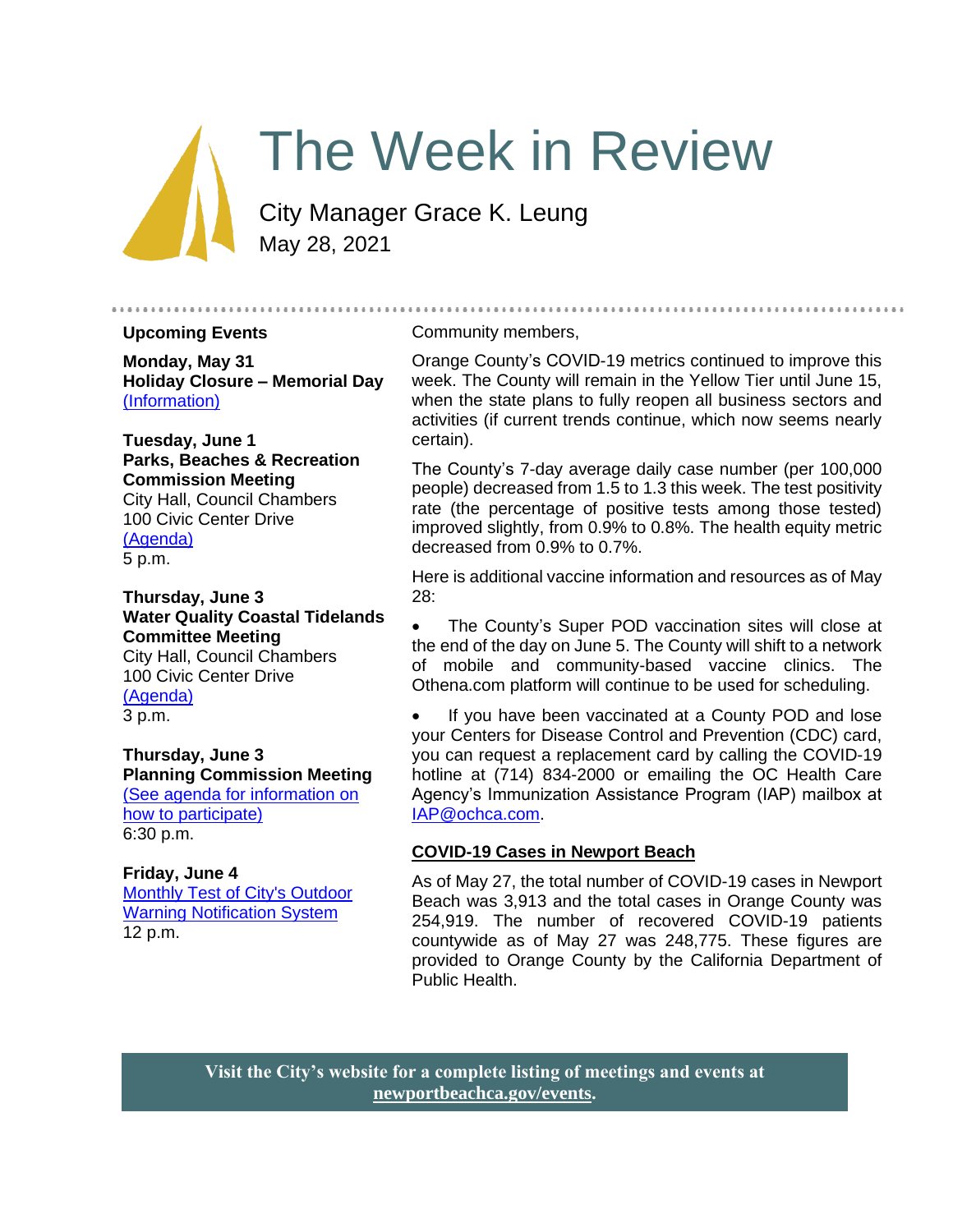# **Balboa Peninsula and Newport Shores Street Repairs Complete; Regular Street Sweeping to Resume June 7**

The City of Newport Beach will resume regular street sweeping throughout the Balboa Peninsula and Newport Shores neighborhoods on Monday, June 7, following the completion of slurry seal street repairs. Street sweeping was temporarily suspended to avoid damaging fresh slurry seal.

As street sweeping resumes, please observe all regular parking restrictions. Vehicles parked in the "No Parking" areas will be cited beginning June 7.

City staff would like to thank residents in the impacted areas for their patience and cooperation during this project. If you have questions or concerns, please call the City's project manager, Ben Davis, at 949-644-3317.

# **Compost Giveaway Event**

In collaboration with CR&R Inc, the Public Works Department will be holding a compost giveaway event for our residents on Saturday, June 5, 2021. Two FREE 30 lb. bags of compost will be given out with proof of Newport Beach residency. The event will be held at the OASIS Senior Center parking lot located at 801 Narcissus Avenue, between 9 and 11 a.m. or while supplies last. For additional information, please call CR&R at 949-625-6735.

### **Grant Howald Park Rehabilitation Project**

After nine months of construction, the Grant Howald Park ribbon cutting was held on May 25. The playground, multi-use synthetic turf field, and the new teaming area are now open for the community's enjoyment. The Fifth Avenue streetscape beautification will continue as utility poles are removed in the next few weeks. Staff would like to thank the community for their patience and cooperation in making this a successful project.

### **Homelessness Update**

People experiencing homelessness in Newport Beach can now find temporary shelter and support services in the new Costa Mesa Bridge Shelter. Through a partnership agreement with Costa Mesa, the new shelter at 3175 Airway Avenue provides up to 72 beds for individuals experiencing homelessness in Costa Mesa and Newport Beach. The shelter is operated by Mercy House, which provides case management to locate appropriate permanent housing, assist with job searches, and provide other on-site services.

The City of Newport Beach discourages panhandling in favor of targeted assistance through the Good Giving Program. Donations received through the program enable staff to purchase items such as bicycles, work boots, and small household items for newly housed people. All donations are tax deductible. If you would like more information, or to donate, please visit our Good Giving Program [web page.](https://newportbeachca.gov/trending/community-issues/homelessness/how-you-can-help)

City staff works closely with our contractor City Net, and our regional partners throughout the county and state, to address homelessness. The City Net helpline number is (714) 451-6198. Those who call the hotline may leave a detailed voicemail message for themselves or others in need and City Net staff will respond within 48 hours. For immediate assistance, call the County's Crisis Prevention Hotline at (877) 7-CRISIS or (877) 727-4747.

### Success Stories

- The City's Homeless Coordinator successfully reunited a man with his estranged family in Indiana. The man had been living in his car in Newport Beach for several months.
- City Net placed an elderly disabled man into a permanent, supportive housing unit in Stanton that is part of a converted motel. The man has lived in his car for several years by the Newport Pier. The